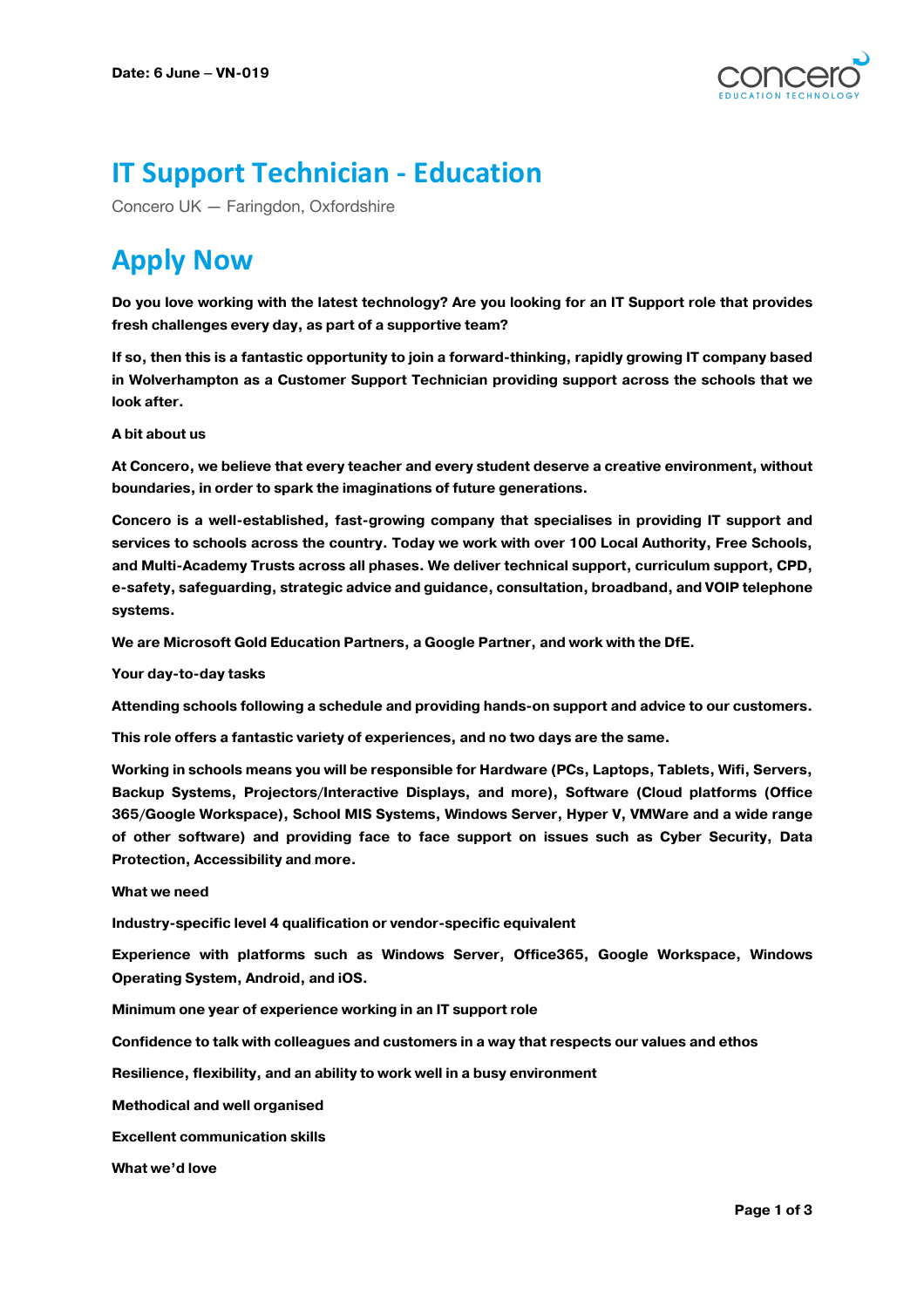

**Experience working in an education setting**

**Experience working in an MSP (Managed Service Provider)**

**Familiar with a structured, fast-paced, and professional working environment**

**What we offer**

**Competitive salary, with a yearly review and structured pay scales**

**23 days annual leave plus bank holidays**

**Health Cash Plan - with contributions towards dental, and optical expenses as well as a host of other benefits.**

**Contributory Pension Scheme**

**Uniform provided**

**Access to Pool Cars**

**Laptop and Phone**

**Our values**

**Concero UK aims for excellence by taking responsibility, encouraging innovation, and working together. Our values support a vibrant culture where all staff take on stretching responsibilities, where ideas thrive, the status quo can be fearlessly challenged, and good performance is valued. We work together effectively with all of our partners to make a greater difference for future generations.**

#### **What you need to do now**

**Are you looking for a role where you can help implement best-practice and leading ITSM principles into a fast-growing MSP? In an MSP that won't treat you like a number, where you will have a voice to make operational and cultural improvement. If this sounds like the opportunity you've been waiting for, we'd love to hear from you. Send us your CV and a covering letter to hr@concerouk.com. APPLY TODAY!**

**We aim to provide a workplace in which all employees are treated in a fair and consistent manner. We will ensure, to the best of our ability, that employees and all others who have contact with the Company are not discriminated against, either directly or indirectly.**

#### **Conditions**

**Please note that this role is subject to a satisfactory enhanced DBS check and two satisfactory references. The successful candidate will also hold a full UK driving licence, with no more than three penalty points on it, have access to transport, and provide proof of their right to work in the UK.**

## **Data Protection Statement**

**By applying for this job, you consent to Concero UK Limited collecting, storing, and processing your data in accordance with current data protection legislation.**

**For more information on how we use the information you have provided, please get in touch with us at compliance@concerouk.com.**

**Disability Confident: Concero UK Ltd is committed to being a Disability Confident Employer, and as such will make reasonable adjustments required for interview. Please discuss any requirements which you may have with HR.**